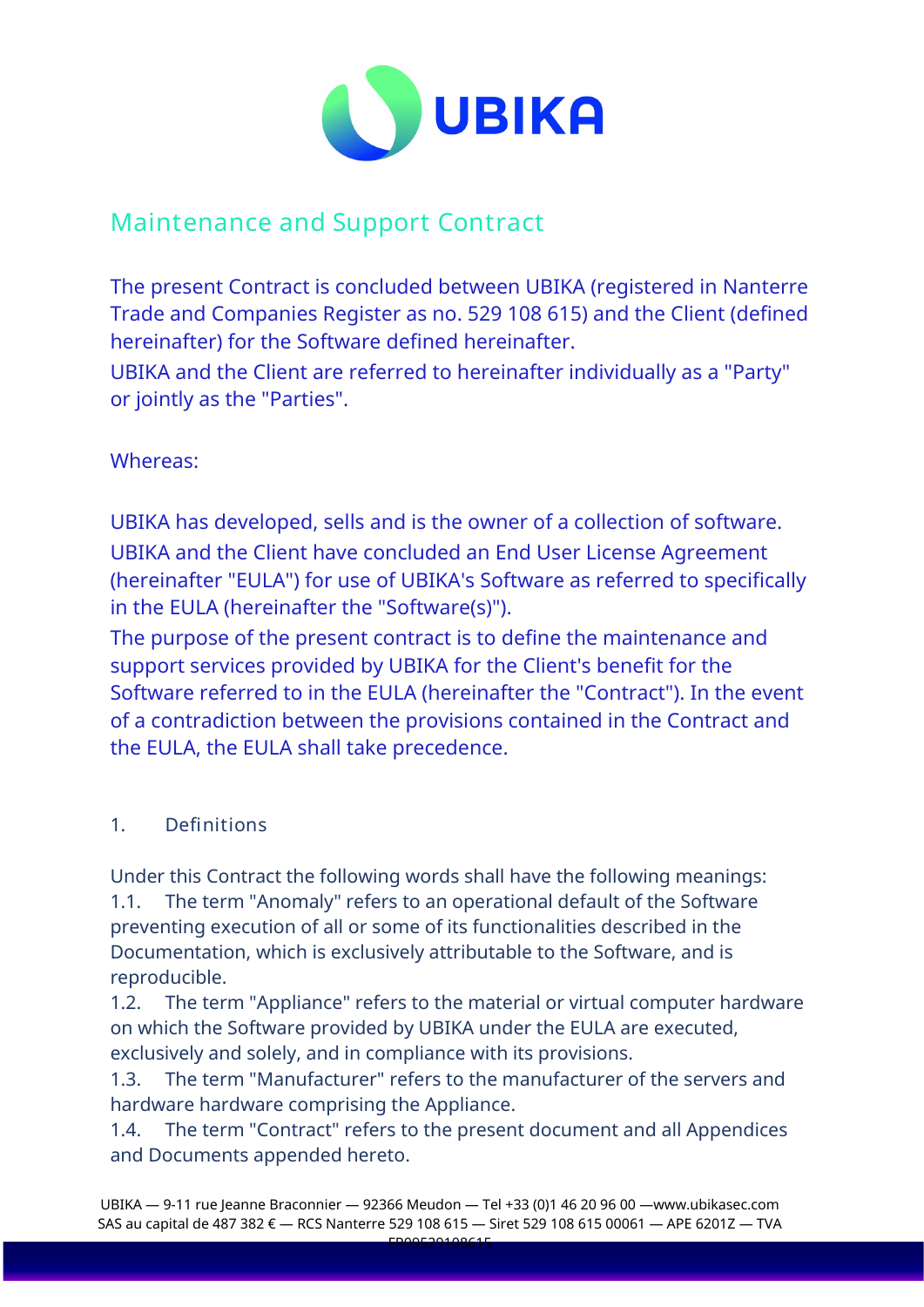

1.5. The term "Technical Environment" or "Environment" refers to the servers, operating systems, database management systems and network Software required to operate the Software.

1.6. The term "Force majeure" means circumstances outside UBIKA's reasonable control, as recognized by the French courts, including, but not exclusively: (i) explosions, fires, floods, earthquakes, epidemics or catastrophic meteorological conditions; (ii) acts of war, terrorism, insurrection, riot, rebellion or sabotage; (iii) acts by governmental authorities or courts, national state of emergency or amendments of laws; (iv) industrial conflicts, lockout or strike (whether or not these conflicts relate to the employees of a Party); (v) malfunctions or fluctuations of electrical current or of telecommunications services or hardware; or (vi) any event independent of UBIKA's will.

1.7. The term "Maintenance" means all operations enabling satisfactory operation of the Software to be maintained and to be re-established in accordance with the specific features described in the EULA, except for all other services, such as assistance with use of the Software, training of personnel, preventive maintenance consisting in intervening regularly to ensure satisfactory operation of the Software.

1.8. The term "Proposal" refers to the offer made by UBIKA describing the financial methods, and all other additional terms.

1.9. The term "Support" includes the services provided by UBIKA and defined in Appendix A of the Contract allowing satisfactory use of the Software(s).

2. Purpose of the contract

The purpose of the present Contract is to define the terms of implementation of the necessary means by UBIKA intended to provide the Client with the Maintenance and Support services defined in Appendix A.

### 3. Support or maintenance request

On a written request of the Client made using the subscribed means (email, telephone, or website), UBIKA's assistance service shall identify the requester by means of the reference number of Certificate RSM-XX-YY-NNNN and shall allocate a unique ticket number to the request. This ticket number must be quoted in all subsequent correspondence.

# 4. Assistance with use of the Software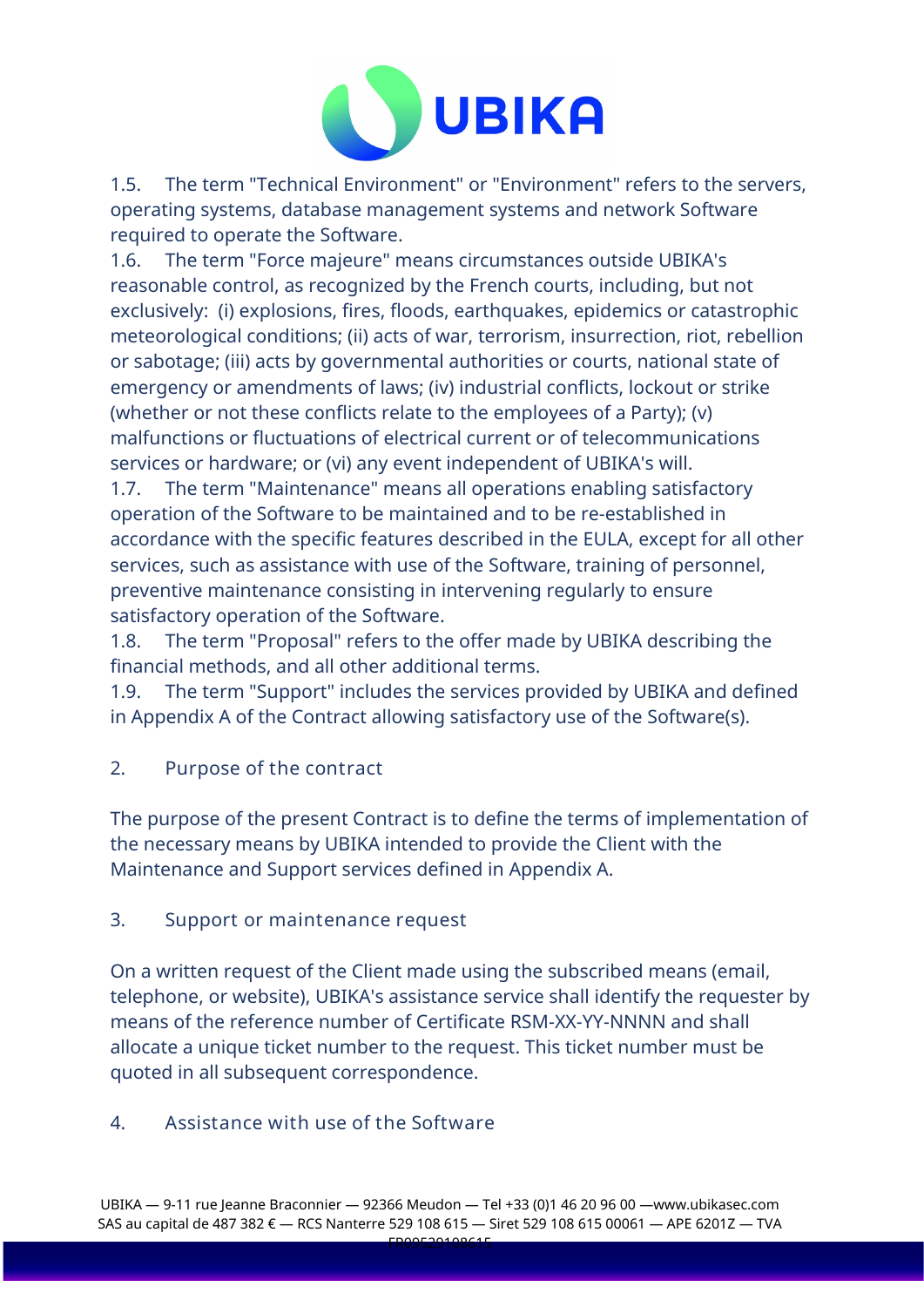

With regard to the information provided by the Client, UBIKA shall strive remotely to provide the data, documents and links to additional information enabling the Client to ensure satisfactory operation of the Software(s).

# 5. Assistance through remote control of the client's information system

This service involves taking remote control of the Client's computer in the event of an Anomaly reported by it, via its Internet connection which must be fully operational, and which shall be its sole liability and responsibility. This assistance is limited to the Software provided by UBIKA under the EULA. To undertake this intervention the Client's Internet connection must be functional. To activate this assistance the Client must expressly request it beforehand in writing, through the Support ticketing system established by UBIKA. The purpose of this intervention is to provide remote help without physically visiting the Client's site. The Client must take all measures and make all arrangements to enable this intervention to be undertaken under conditions of maximum confidentiality and security. In particular, it must ensure that its Internet access and the computer on which the intervention is to take place include the minimum-security systems, in compliance with the state of the art. Concerning data stored on the controlled computer, it is the Client's responsibility to make an external backup beforehand of the said data, in order to limit risks of losses and deterioration, in accordance with article 9. Before the intervention, the Client must send UBIKA all information and all documents of use for the intervention, or which can influence the intervention. The Client is informed that remote control of a computer or information system is not without risks, which it accepts, and that it is therefore necessary, before any intervention, to take all measures, in particular backing up of data, in order to minimize consecutive damage.

### 6. Limits of maintenance

UBIKA's Maintenance obligations shall be met in connection with a use of the Software deemed normal; all interventions caused by the following are consequently excluded, but not exclusively:

- 6.1 accident, degradation, or theft,
- 6.2 fire, flood, power outage, lightning, or any other case of Force majeure,
- 6.3 movement of hardware not explicitly authorized by UBIKA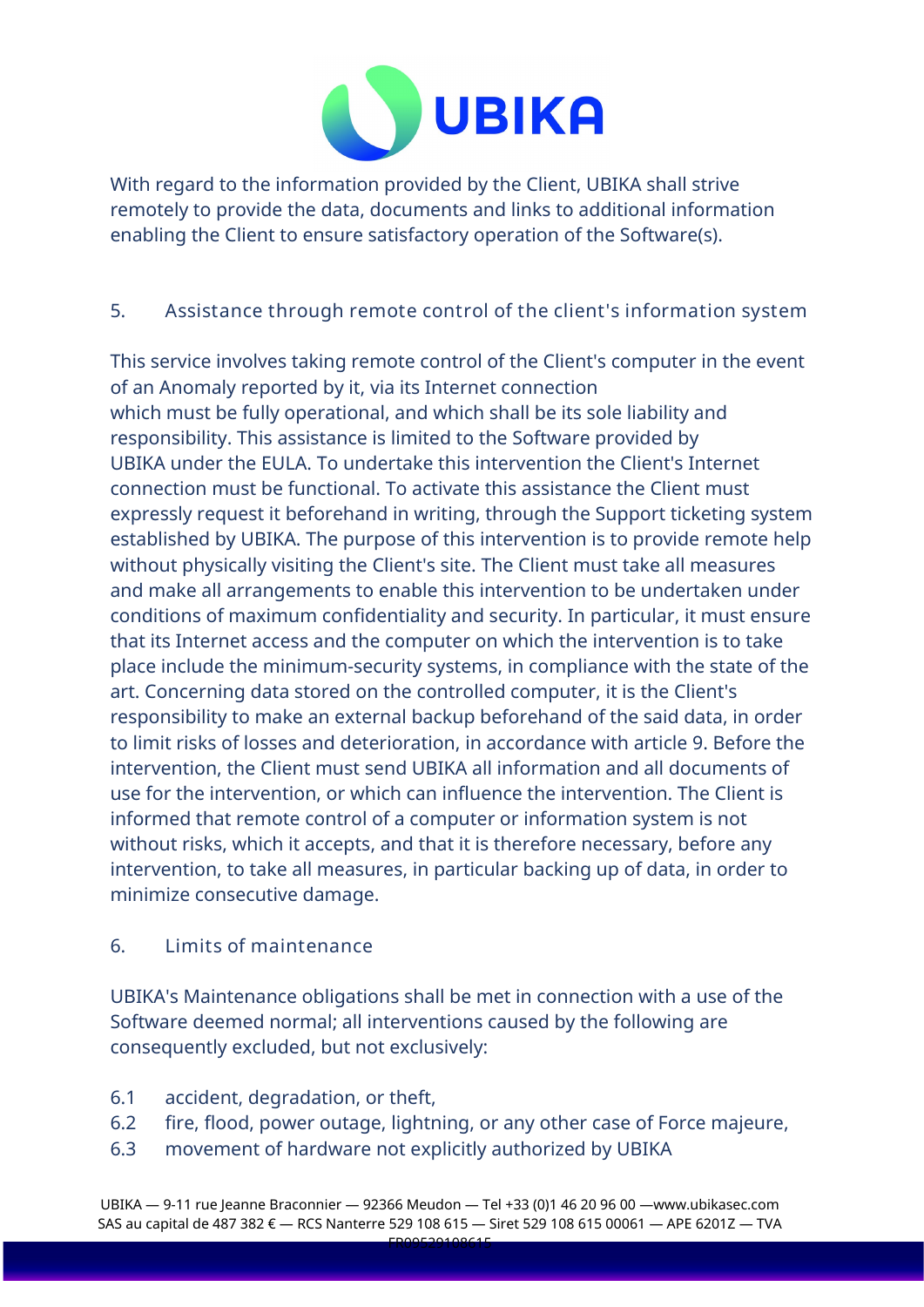

6.4 power supply not in accordance with the hardware's technical specifications,

6.5 alteration or modification of the Software or hardware not approved by the UBIKA or falling under the provision of Section 6.2 of the EULA,

6.6 usage not in accordance with the documentation provided in connection with this Contract and the EULA

6.7 failure to apply new versions and patches made available by UBIKA

7. Software maintenance

UBIKA makes available to the Client, on its website, all patches, and all new versions of its Software.

Members of personnel of the Client who have registered themselves on UBIKA's website will be informed of the new versions and will be able to download them from this website.

The Client must apply all new patches and/or new versions of the Software judged necessary and made available by UBIKA for satisfactory operation of the Software.

UBIKA cannot guarantee portability of new Software versions on hardware which are no longer under warranty.

UBIKA shall not undertake any corrective maintenance operations for obsolete versions and versions which are declared to be in an end-of-life condition.

8. Term

The Term of the Contract is defined by the Proposal.

### 9. Managing backups

The Client undertakes to make the necessary backups of the data, and to store and archive the said backups in a secure, protected environment. The Client also undertakes to make additional backups before any manipulation when resolving Anomaly(ies).

# 10. Divisibility

If one of the provisions of this Contract is found to be invalid the other provisions of this Contract shall remain valid and shall continue to be binding on the Parties.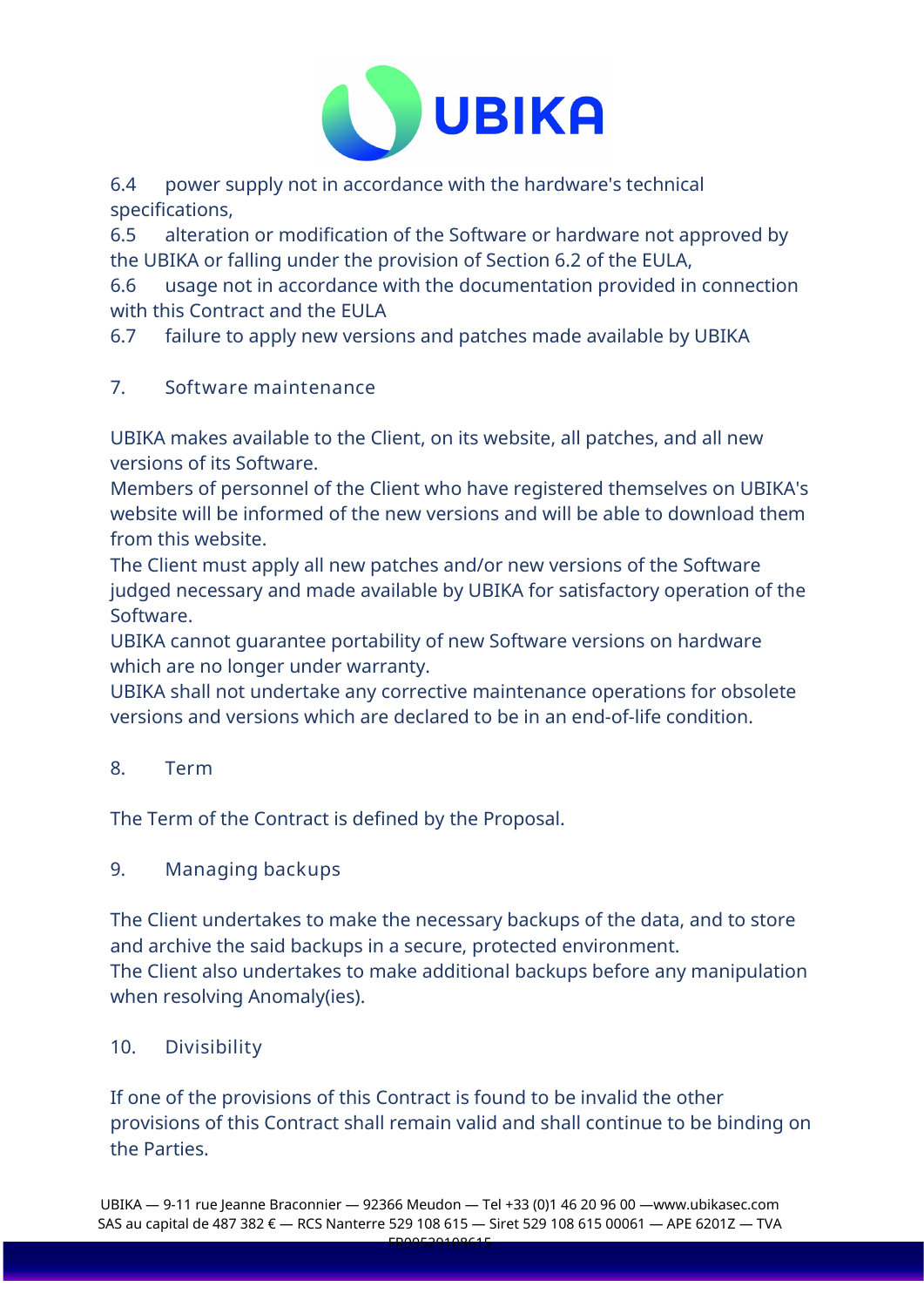

If one of the provisions of this Contract is found to be invalid or illegal or cannot be made the subject of a claim in performance in a jurisdiction, the validity, legality, and enforceable character of this provision in another jurisdiction shall not be affected thereby.

#### 11. Force majeure

UBIKA shall not be liable for non-performance of its obligations when this nonperformance is due to a case of Force majeure.

If a case of Force majeure arises the Contract shall be suspended until disappearance, extinction, or cessation of the case of Force majeure. However, if it is not possible to resume performance of the Contract within a period of thirty (30) days from the occurrence of the case of Force majeure, the Parties shall meet to discuss an amendment of the Contract.

If this discussion does not reach a successful outcome the Contract shall be terminated as of right, without compensation on either side, by the first Party to take this measure, and by registered letter with acknowledgement of receipt sent to the other Party.

#### 12. Non-waiver

The fact that a Party may not have required compliance with or performance of one of the provisions of the Contract shall under no circumstances mean that this Party has waived the benefit of this provision and shall not affect the validity of this Contract in whole or in part, or the Parties' right to request performance of each provision.

### 13. Integrality

This Contract and its appendices constitute the Parties' entire agreement, and replace all communications, representations, or prior agreements, whether written or verbal.

#### 14. Interpretation

This Contract shall be interpreted and performed in a spirit of good faith and equity.

#### 15. Price and financial methods

UBIKA — 9-11 rue Jeanne Braconnier — 92366 Meudon — Tel +33 (0)1 46 20 96 00 —www.ubikasec.com SAS au capital de 487 382 € — RCS Nanterre 529 108 615 — Siret 529 108 615 00061 — APE 6201Z — TVA  $FROOF20400645$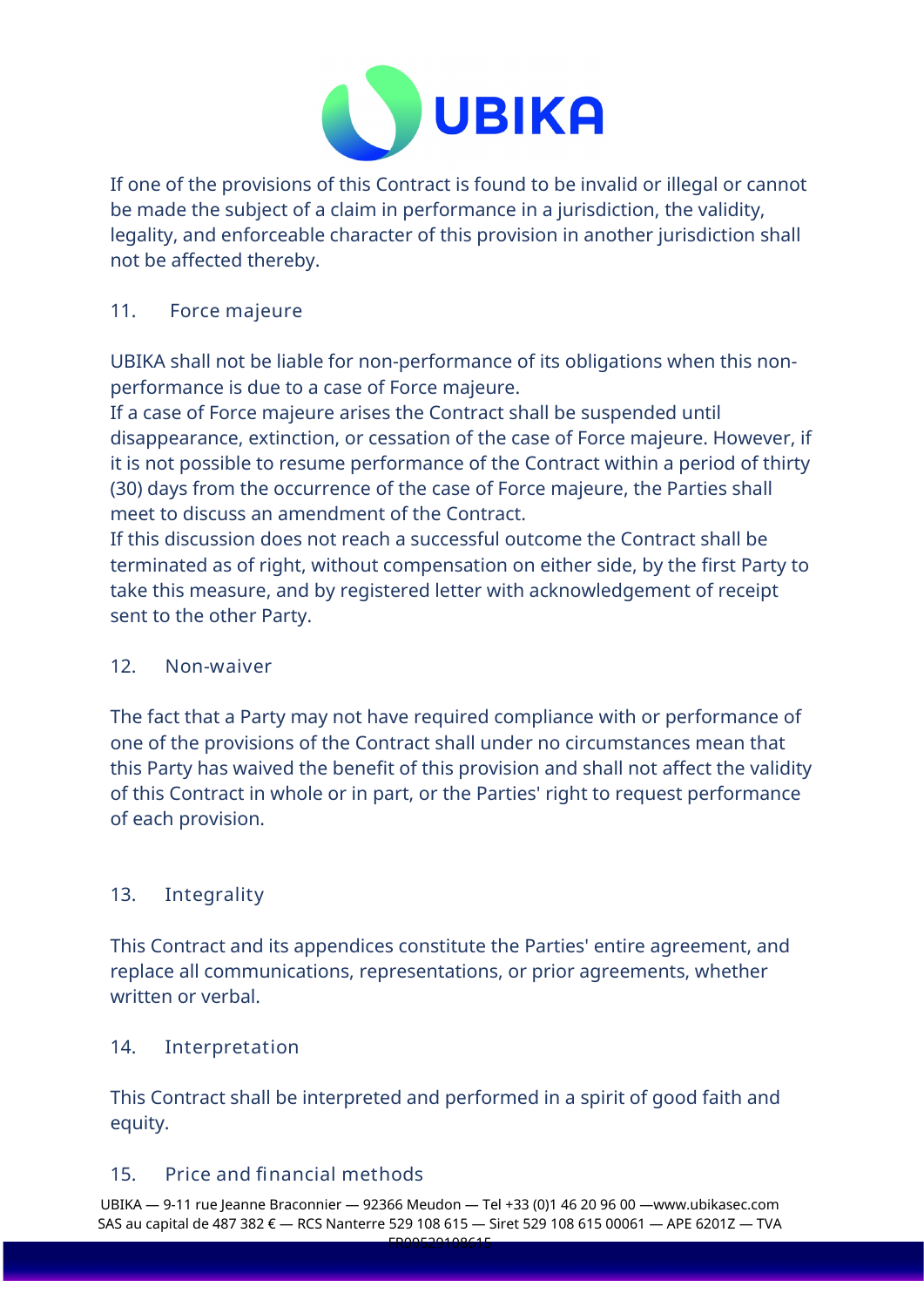

The Client shall pay UBIKA the price defined in the Proposal. The Price is given in Euros, excluding taxes, and excluding any costs. VAT shall be applied at the rate in force on the invoice date.

Unless otherwise indicated in the Proposal, invoices relating to the services defined in the present Contract shall be produced on a flat-rate, monthly basis, payable in advance, for a sum defined in the Proposal, in accordance with the financial methods stipulated in the Proposal. Invoices are due and payable within thirty (30) days of the invoice date. Unpaid sums shall bear interest at a rate equal to three times the French legal interest rate until payment in full, with the understanding that after thirty (30) days of non-payment UBIKA may suspend performance of the Contract.

The fee sum may be increased pro rata on the anniversary date of the Contract by Software of the following formula:

 $R = R0 \times S/S0$ 

where:

 $R =$  fee after revision.

 $RO = initial fee.$ 

S = the most recent SYNTEC index on the revision date.

S0 = SYNTEC index known on the effective date of the contract

# 16. Services not included

When interventions which are not covered by the services chosen by the Client must be performed by UBIKA the latter shall submit an estimate to the Client beforehand.

All physical travel by UBIKA to go to the Client's site in connection with Maintenance or Support is considered to be a service not included in the Contract within the meaning of the present article and must therefore be estimated and billed on a separate basis.

If, at the Client's express, written request, and subject to UBIKA's prior acceptance, UBIKA accepts to intervene outside the hours stipulated in the Contract, and more specifically outside habitual working hours, or during public holidays, an estimate shall be produced beforehand by UBIKA.

# 17. Client's obligations

The Client undertakes to give UBIKA the information it requires to perform the services stipulated in the Contract in a timely manner, and at a reasonable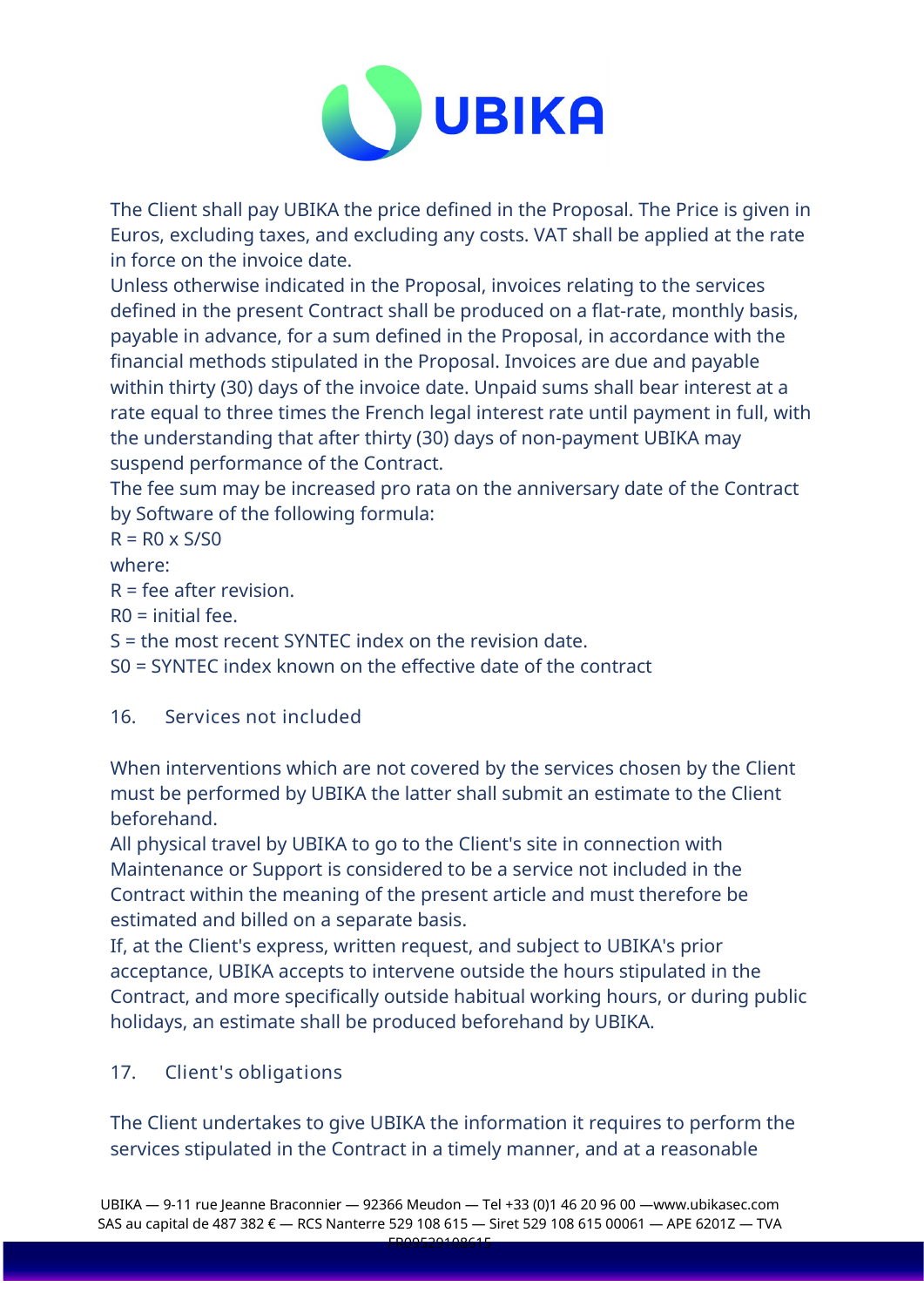

frequency which is compatible with UBIKA's requests, and, more generally, for all information and documents required for performance of the Contract. For the term of the present Contract the Client undertakes in particular:

17.1 To inform UBIKA immediately in writing, by order of priority, of any observed malfunctions.

17.2 To place the hardware and hardware relating to execution of the Software in a geographical, physical, and technical environment in accordance with the regulations in force, and with any manufacturers' instructions and specifications, in particular in respect of safety and security.

17.3 To make available to UBIKA the means required enabling it to perform the service, in particular, if applicable, remote access, transfer of emails, etc.

17.4 To give UBIKA the possibility of questioning one or more competent members of the Client's personnel who have experienced the difficulties in question.

17.5 To allow free remote access to the machine where the incident occurred, and free provision of the machine time required to correct the said incident, during UBIKA's working days and hours

17.6 Not to allow repairs or interventions of any kind whatsoever to be undertaken on the hardware which is subject to Maintenance by one of its employees, a third party or a technical service other than that of UBIKA, without UBIKA's prior, written authorization. Any external intervention would result in the Client losing the benefit of Maintenance cover.

In a general sense, the Client undertakes to comply with and to implement without delay all instructions given by UBIKA in connection with Maintenance and Support.

# 18. Liability

UBIKA shall be liable only for direct damage caused to the Client within the meaning of article 1231-4 of the Civil Code. Whatever the circumstances may be, UBIKA shall not in any way be liable: (i) for damage attributable to any breach of the Contract by the Client or resulting from an act of a third party; (ii) for damage caused by flaws or defects in the hardware and/or software and/or networks and/or all other elements provided by the Client to UBIKA or used by it, and not supplied by UBIKA; and (iii) for all other services performed by the Client or by a third party.

UBIKA's complete liability for any breach of the Contract is limited, all damages combined, to fifteen percent (15%) of the Price (excluding VAT) paid by the Client under the Proposal.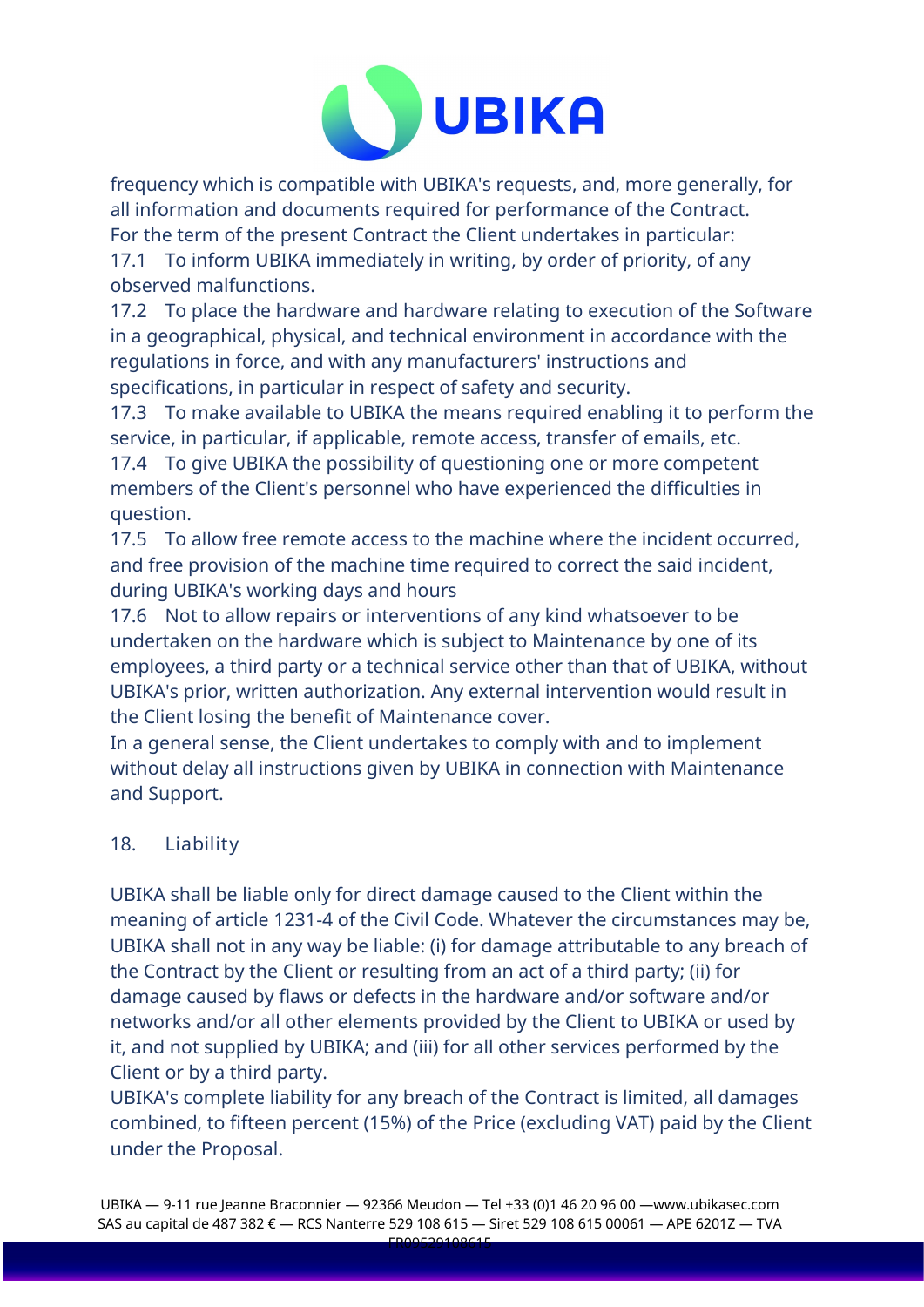

The Parties expressly acknowledge and accept that the prices agreed in the Contract reflect the distribution of the risk between the Parties and the resultant limitation of liability. They also acknowledge and accept that the value of the cap negotiated and accepted between them on the terms stipulated in the present article is not trivial and does not contradict the scope of the essential obligation given by UBIKA in the Contract. The stipulations of the present article shall survive expiry and termination of the Contract for any reason whatsoever due to actions generating liability occurring in the term of the Contract.

#### 19. Confidentiality

The terms and conditions of the present Contract are confidential and shall not be communicated in whole or in part to third parties by a Party to the Contract, without the other Parties' agreement.

The Parties undertake to keep strictly confidential all technical or commercial information relating to, and acquired in connection with, their activities relating to the present Contract.

Information or knowledge which, without a Party being at fault, has come into the public domain, shall cease to be confidential.

# 20. Termination and Modification of the Contract

20.1. If one of the Parties does not meet its obligations under the Contract, and does not remedy this within a period of thirty (30) days from receipt of the registered letter providing information of the breach in question, the other Party may terminate the Contract as of right, by registered letter on receipt, although no loss may be able to be claimed and, in respect of UBIKA, without prejudice for payments for the products and/or services provided under the EULA.

20.2. UBIKA is constantly innovating, changing, and improving. UBIKA will inform the Client a reasonable amount of time in advance of any modifications to this Contract. The Client continued use of the Services after the effective date of any such modification means that the Client agrees to the Contract as modified.

### 21. Protection of personal data

The Parties shall comply with all applicable laws in respect of protection of personal data, and in particular with EU Regulation no. 2016/679 known as the "GDPR". Each Party shall confirm that it shall obtain the necessary consents from its employees, contractors and third parties to processing of the other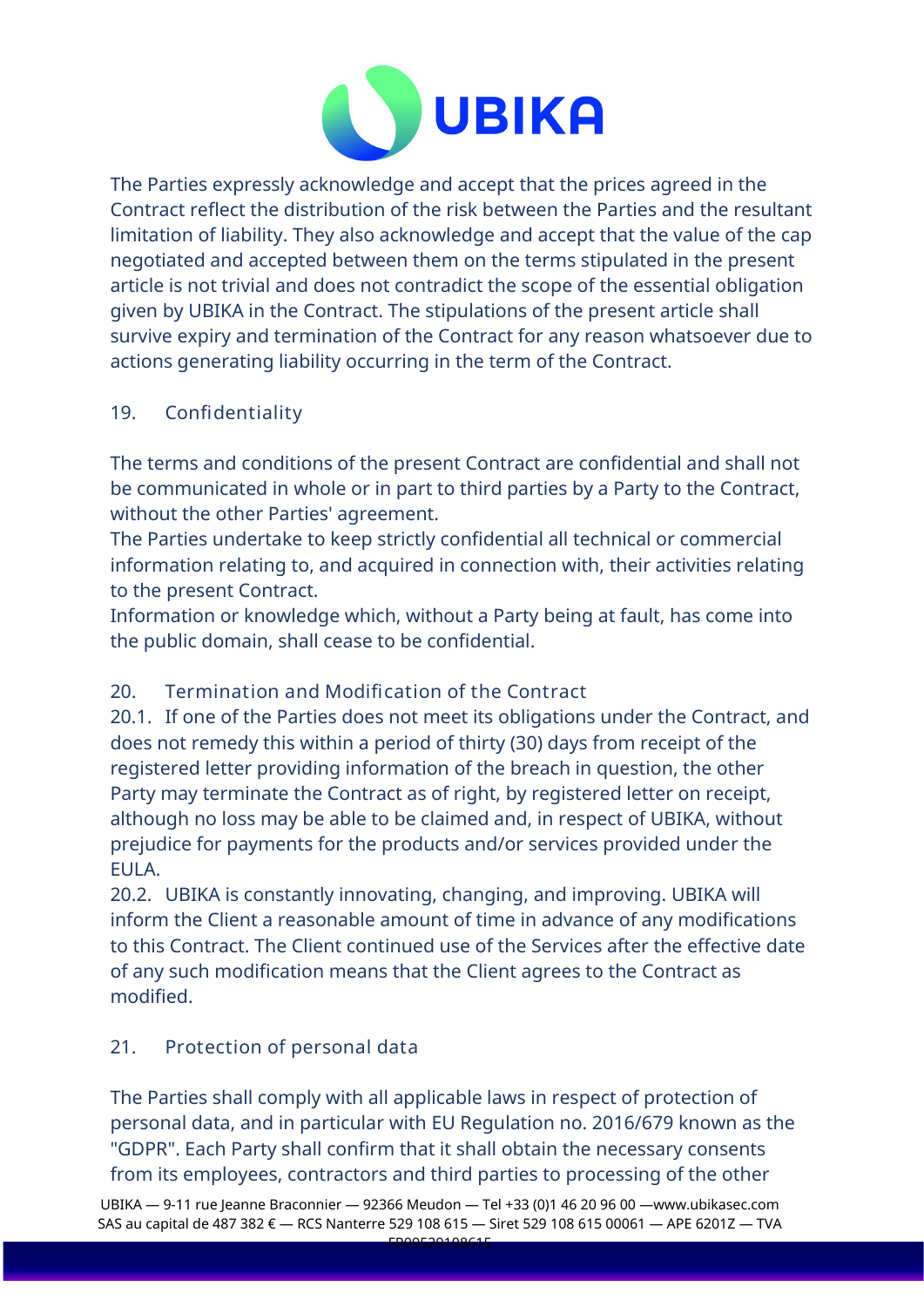

Party's personal data in relation to all processing of personal data, if applicable, under the present Contract.

Case in which UBIKA is the data controller. Under the present Contract UBIKA processes the Client's personal data for the purposes of managing client relations, for the term of the Contract. The recipients of this collected data are UBIKA's internal departments and its service-providers, all of which are established within the European Union. The Client has a right to view, correct, object to, limit and delete personal data relating to it, and also a right of portability of its data. To exercise these rights, or for more information concerning this processing, a request may be made to the following address [gdpr@ubikasec.com.](mailto:gdpr@ubikasec.com)

Cases in which UBIKA is a subcontractor. The Client is considered as the sole data controller, within the meaning of the GDPR, in respect of the data processed in connection with use of the Software(s), meaning that it alone is constrained, in respect of this data, to comply with the above-mentioned regulations, and in particular to comply with all mandatory prior formalities to be exercised with the CNIL which are incumbent on it. If personal data is processed on the Client's behalf by UBIKA, and pursuant to article 28 of the GDPR, a supplementary document must be concluded between the Client and UBIKA, at the Client's request, stipulating in particular the subject of the processing, its duration, the nature and purpose of the processing, the type of personal data and the categories of persons concerned, and the obligations and rights of the data controller.

#### 22. Court and applicable law

The present Contract is governed by French law. All disputes relating to interpretation or performance of the present Contract shall be brought before the Courts of Nanterre, even in the event of multiple defendants or impleader, and even in the event of urgent or protective proceedings, emergency proceedings or ex parte proceedings.

### Appendix A

The brochure describing Support Services is available on the support portal.